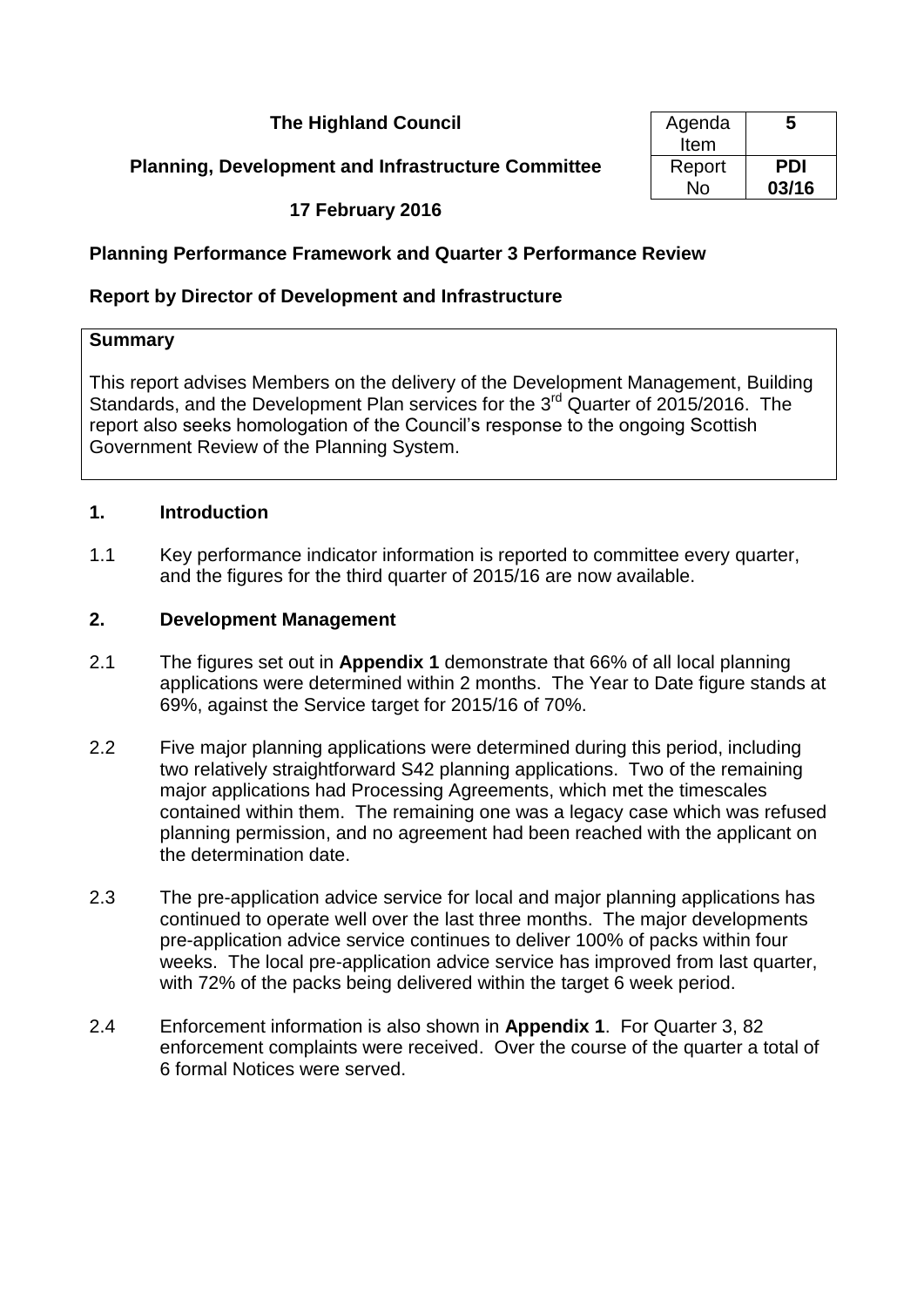### **3. Building Standards**

- 3.1 Performance for responding to an application for building warrant (KPI1) for Q3 recorded 84.6%. This was a 0.5% improvement on last year but slightly lower than last quarter (86%). The target is 90%. The proportion of completion certificates responded to within 10 days was also below target during the last quarter (**See Appendix 2**).
- 3.2 The total number of building warrant applications received during Q3 was 638; almost 100 (13%) less than Q3 last year and almost 200 less than last quarter. The big number of applications last quarter was due to applications being submitted prior to new building regulations coming into force on 1 October 2015.
- 3.3 The value of work submitted for building warrant during Q3 was £50m; this is £100m (63%) less than last year, and £150m (76%) less than the previous quarter. Building Warrant fee income for Q3 was £582k; this represents a significant increase in income of £190k (33%), and a £220k (38%) increase when compared to last quarter. The increased fee income is related to the significant number of applications submitted ahead of the changes to the regulations in October 2015.
- 3.4 There were 5 applications received in Q3 where the value of the proposed work was in excess of £1m. Three of these were for residential buildings, one was for a storage building, and one for a Convertor Station at Wick valued at £11m.
- 3.5 The eDevelopment Programme continues progressing to target, however Scottish Government have confirmed that the eBuilding Standards launch will be delayed to August 2016.

## **4. Development Plans**

- 4.1 A series of nine consultation events were held across Highland following the launch of joint consultations on the Highland-wide Local Development Plan Main Issues Report, the draft Onshore Wind Supplementary Guidance and the Housing Team's Local Housing Strategy. This included a demonstration of the Council's new online consultation portal for development plans. Officers from housing associations joined members of the team in discussing these important documents through daytime exhibitions and evening workshops.
- 4.2 In November, the Caithness and Sutherland Proposed Local Development Plan was approved for publication by the Planning, Development and Infrastructure Committee, along with an accompanying Action Programme. The CPP Board also provided their endorsement of the Proposed Plan. An Action Programme for the adopted Inner Moray Firth LDP was published following approval by PDI and CPP Board.
- 4.3 Other work included for the team included a review of the Inverness City Centre Development Brief, working with Highlife Highland on a consultation on the future of Inverness castle and surrounds and contributing to the final stages in preparing the Pentland Firth and Orkney Waters Pilot Marine Spatial Plan.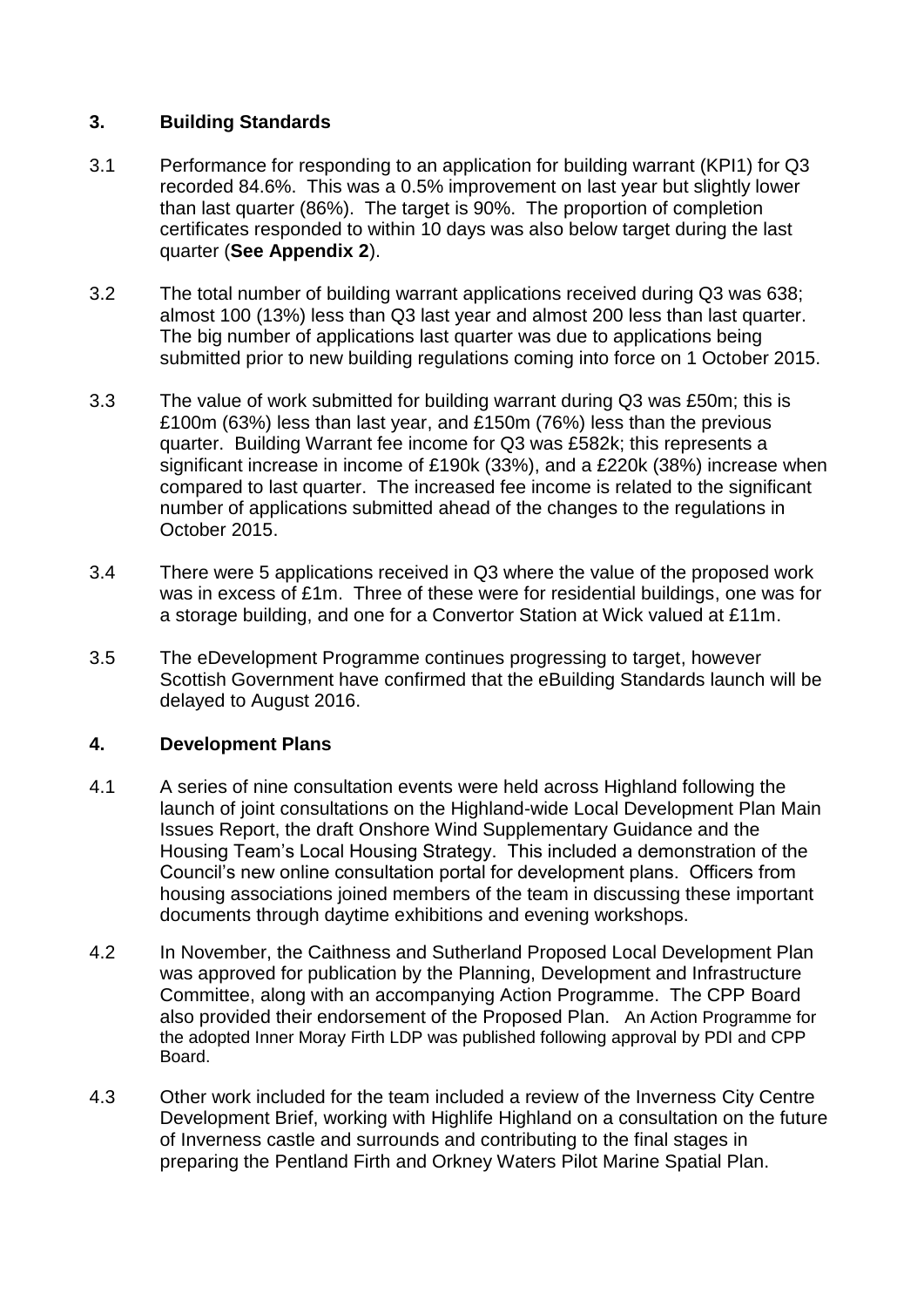## **5. Review of the Planning System**

- 5.1 In September 2015, Alex Neil MSP, Cabinet Secretary for Social Justice, Communities and Pensioners' Rights announced that he had appointed an independent panel to undertake a review of the Scottish planning system. The panel is chaired by Crawford Beveridge, and also includes Petra Biberbach and John Hamilton. The Panel is providing a strategic perspective of the planning system and is open to 'game changing' views and ideas about how it could be improved.
- 5.2 The review is focusing on 6 key issues:
	- development planning;
	- housing delivery;
	- planning for infrastructure;
	- further improvements to development management;
	- leadership, resourcing and skills; and
	- community engagement.
- 5.3 The independent panel is due to produce its report in Spring 2016. Thereafter Scottish Ministers will respond to its recommendations with a programme of work to take forward further improvements to the planning system. Highland Council submitted a response to the call for written evidence in November 2015, and it is shown in **Appendix 3** for homologation. The Head of Planning and Building Standards has been invited to give oral evidence to the panel on 23 February 2016, so if there are any additional points that Members would like to raise, these can still be considered.

#### **6. Implications**

6.1 There are no direct resource, legal, equality, climate change/Carbon Clever, rural, or Gaelic implications arising from this report.

#### **Recommendation**

That the Committee:

- notes the performance updates across the Development Management, Building Standards and the Development Plans teams; and
- homologates the Council's response to the Review of Planning and considers whether there are any further points that should be raised during the oral evidence session.

| Designation: | Director of Development and Infrastructure                           |
|--------------|----------------------------------------------------------------------|
| Author:      | Malcolm Macleod, Head of Planning and Building Standards (Ext: 2506) |
| Date:        | 3 February 2015                                                      |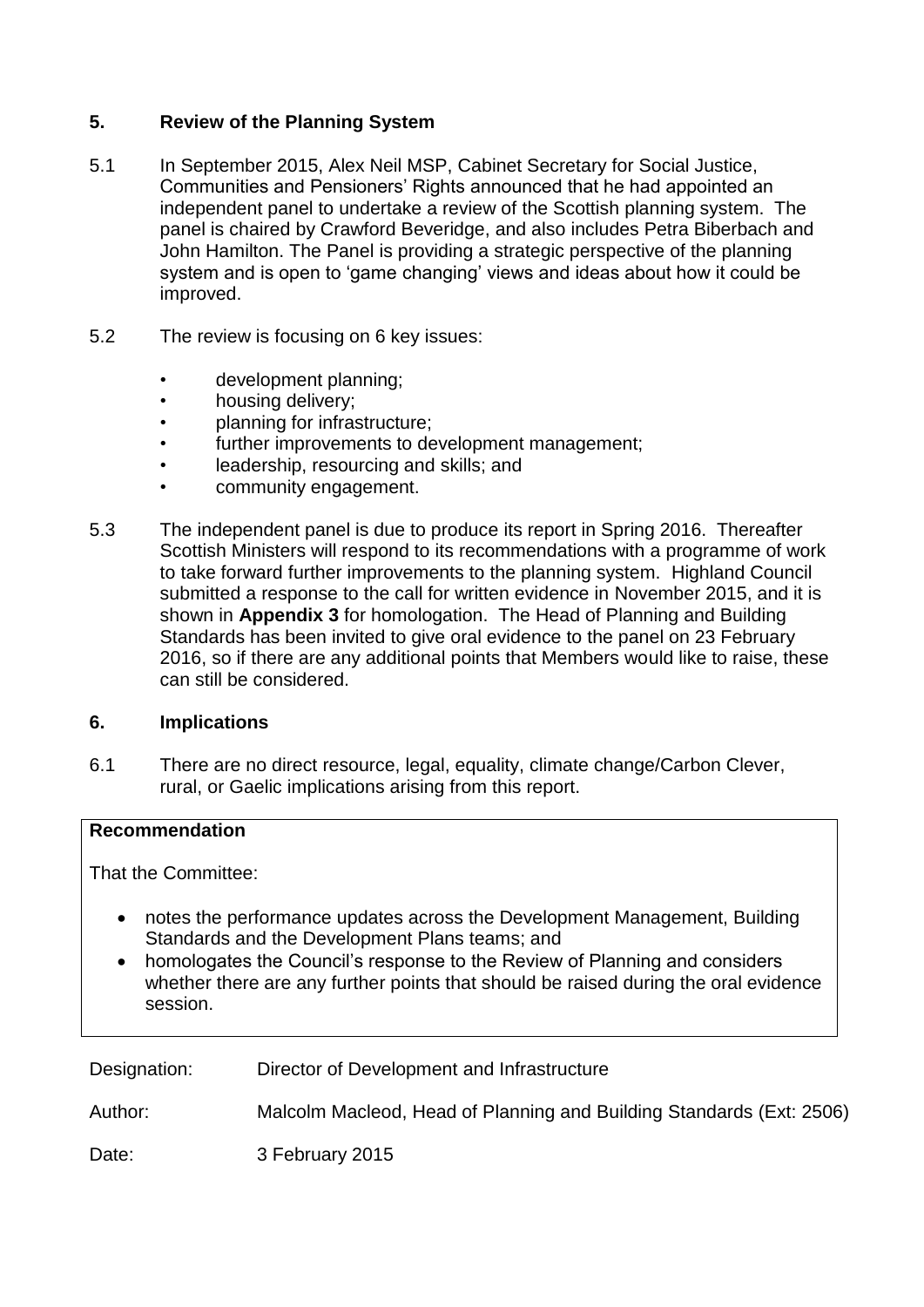## **Appendix 1 Performance Statistics Manufacture 3 and 2 and 3 and 3 and 4 and 4 and 4 and 4 and 4 and 4 and 4 and 4 and 4 and 4 and 4 and 4 and 4 and 4 and 4 and 4 and 4 and 4 and 4 and 4 and 4 and 4 and 4 and 4 and 4 and 4 and 4 an**

# **Quarter 3 2015/16**

| <b>Planning Applications</b>         |                        |                      |                     |  |  |  |
|--------------------------------------|------------------------|----------------------|---------------------|--|--|--|
|                                      | <b>Total Number of</b> | % Within Agreed      |                     |  |  |  |
| Category                             | <b>Decisions</b>       | <b>Timescales</b>    |                     |  |  |  |
| <b>Processing Agreements</b>         | 3                      | 66.0%                |                     |  |  |  |
| <b>Major Applications</b>            | 3                      | 66.0%                |                     |  |  |  |
| <b>Local Applications</b>            |                        |                      |                     |  |  |  |
| EIA developments                     |                        |                      |                     |  |  |  |
| <b>Other Applications</b>            |                        |                      |                     |  |  |  |
|                                      |                        |                      |                     |  |  |  |
|                                      | <b>Total Number of</b> | % within             | <b>Average Time</b> |  |  |  |
|                                      | <b>Decisions</b><br>5  | timescales*<br>40.0% | (Weeks)<br>57.5     |  |  |  |
| <b>All Major Developments</b>        |                        |                      |                     |  |  |  |
|                                      |                        |                      | 12.0                |  |  |  |
| <b>All Local Developments</b>        | 572                    |                      |                     |  |  |  |
| Local: less than 2 months            | 390                    | 68.2%                |                     |  |  |  |
| Local: more than 2 months            | 182                    | 31.8%                |                     |  |  |  |
|                                      |                        |                      | 13.6                |  |  |  |
| Local developments (non-householder) | 406                    | 62.3%                |                     |  |  |  |
| Local: less than 2 months            | 253                    | 37.7%                |                     |  |  |  |
| Local: more than 2 months            | 153                    |                      |                     |  |  |  |
| Local developments (householder)     | 166                    |                      | 7.5                 |  |  |  |
| Local: less than 2 months            | 137                    | 82.5%                |                     |  |  |  |
| Local: more than 2 months            | 29                     | 17.5%                |                     |  |  |  |
|                                      |                        |                      |                     |  |  |  |
| <b>Other Consents</b>                | 75                     |                      | 9.2                 |  |  |  |
| Other: Less than 2 months            | 53                     | 70.7%                |                     |  |  |  |
|                                      |                        |                      |                     |  |  |  |
| <b>Enforcement Activity</b>          |                        |                      |                     |  |  |  |
|                                      |                        |                      |                     |  |  |  |
|                                      | <b>Number</b>          |                      |                     |  |  |  |
| Cases Taken Up                       | 82                     |                      |                     |  |  |  |
| <b>Notices Served</b>                | 6                      |                      |                     |  |  |  |
| <b>Reports to Procurator Fiscal</b>  | 0                      |                      |                     |  |  |  |
| Prosecutions                         | 0                      |                      |                     |  |  |  |
| <b>Pre-Application Advice</b>        |                        |                      |                     |  |  |  |
|                                      |                        |                      |                     |  |  |  |
| Major Packs within 4 weeks           | 100.0%                 |                      |                     |  |  |  |
| Local Packs within 6 weeks           | 71.8%                  |                      |                     |  |  |  |
|                                      |                        |                      |                     |  |  |  |

\* 4 months for major developments and 2 months for local developments and other consents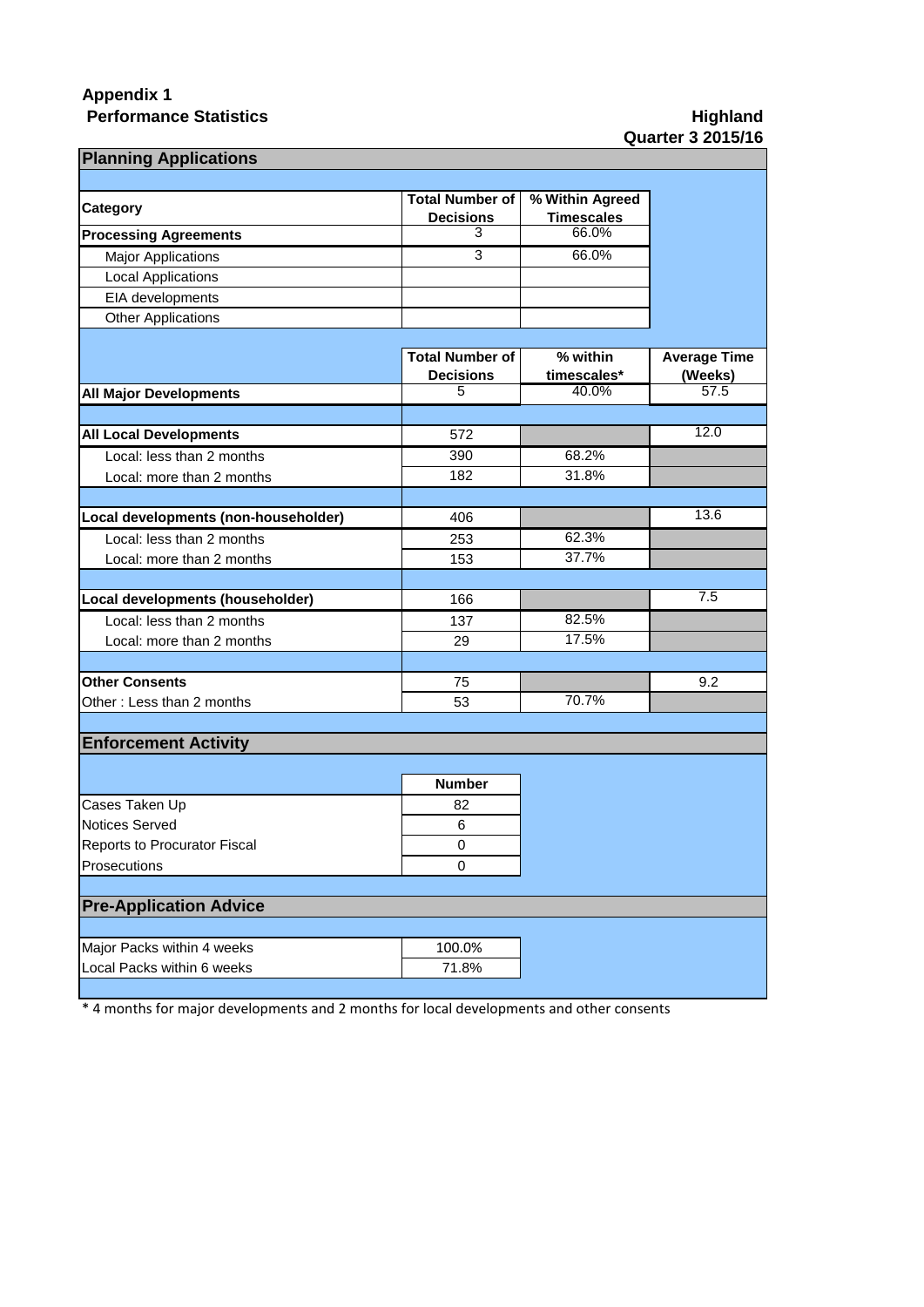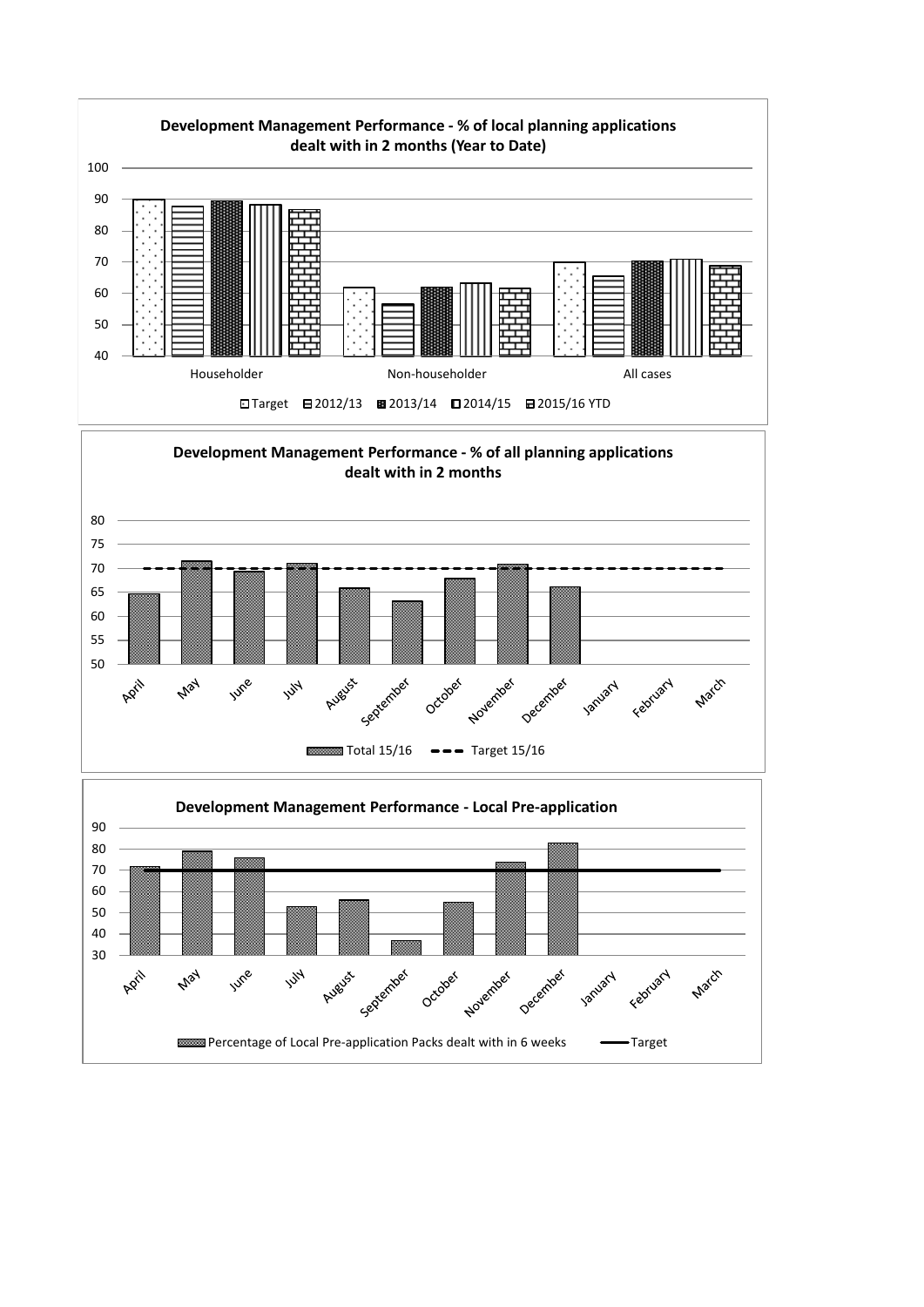#### **Appendix 2 Building Standards Performance 2015/16 Quarter 2**

|            | % Warrants<br>responded to<br>within 20 days | % of Warrants<br>determined<br>within 6 days | % Completion<br>Certificates responded to Certificates issued<br>within 10 days | % of Completion<br>within 3 days | Target |
|------------|----------------------------------------------|----------------------------------------------|---------------------------------------------------------------------------------|----------------------------------|--------|
| 2015/16 Q3 | 85.00                                        | 99.04                                        | 86.10                                                                           | 97.00                            | 90     |
| 2015/16 Q2 | 87.00                                        | 99.00                                        | 91.00                                                                           | 98.00                            | 90     |
| 2015/16 Q1 | 83.00                                        | 100.00                                       | 90.50                                                                           | 96.90                            | 90     |
| 2014/15 Q4 | 74.17                                        | 100.00                                       | 86.60                                                                           | 99.20                            | 90     |



## **Building Standards Volumes and Income (Last 4 Quarters)**

|                         | 2014/15 Q4 | 2015/16 Q1 | 2015/16 Q2 | 2015/16 Q3 |
|-------------------------|------------|------------|------------|------------|
| <b>Warrants Decided</b> | 606        | 730        | 876        | 677        |
| Compl. Certs            | 623        | 731        | 795        | 743        |
| Income (£000)           | 421        | 458        | 363        | 582        |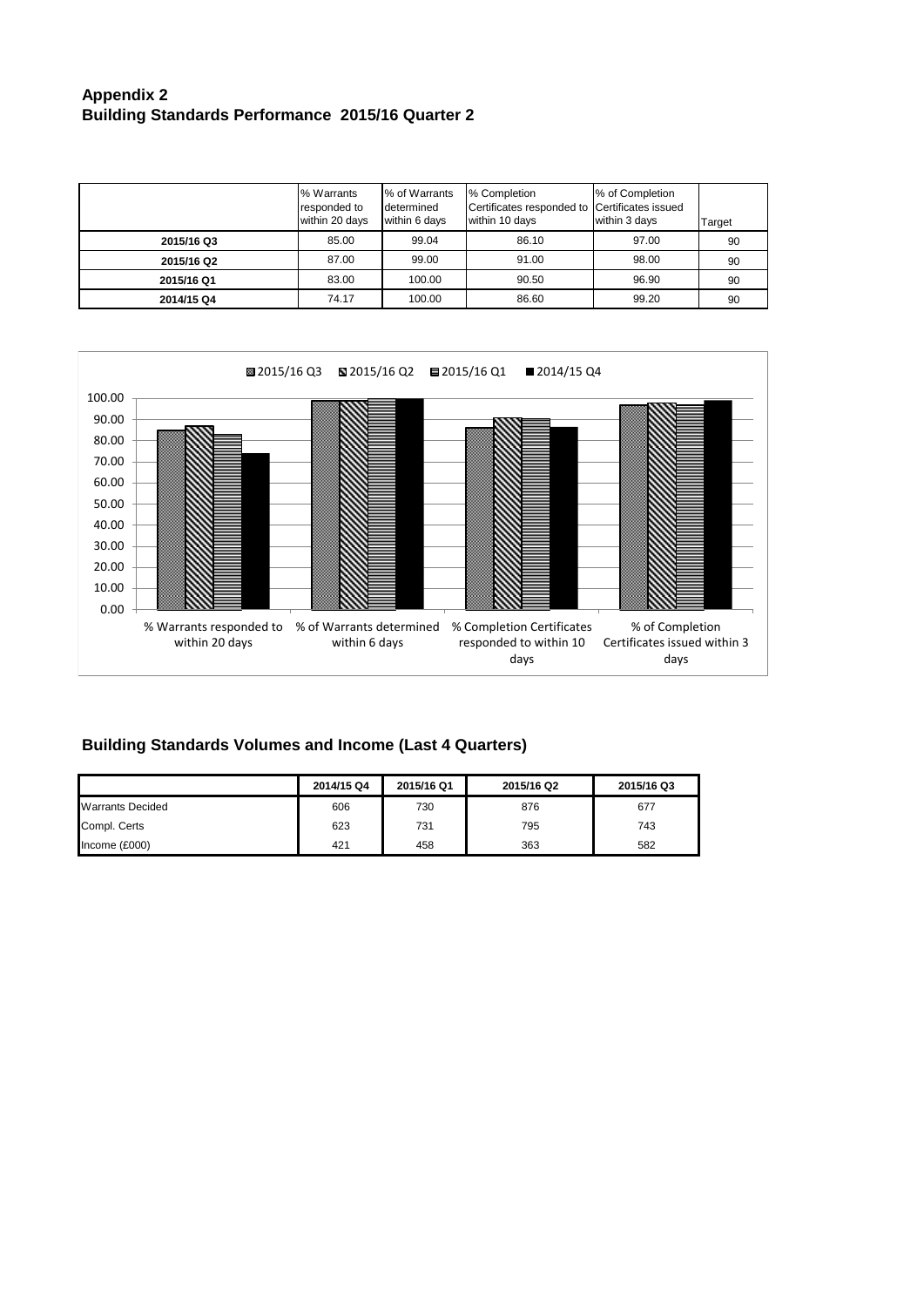Appendix 3 – Response to the Scottish Government Review of Planning

This is a response from Highland Council to the review of the planning system. Given the timing of the consultation, the response has not been agreed with elected members at Committee, so the response below is an officer level response. It will be homologated at a Planning Development and Infrastructure Committee on 17 February 2016, and any additional comments will be passed to Scottish Government at that time in the hope that they will be considered in the ongoing work arising from the review.

## **Local Development Plans**

Local Development Plans provide the basis of the planning system and allow the opportunity for community involvement in their preparation. It remains true that there are huge benefits in having a Plan-led system in Scotland.

 However, there are a number of issues which the review may wish to take into account:

- The procedure for preparing **Local Development Plans** is still cumbersome and resource intensive. A five year timescale is relatively short and perhaps a longer timeframe (as long as action programmes are approved, implemented, reported on and monitored) will free up time for planners to focus in on delivery – particularly the case where development rates are lower (see below).
- The Proposed Plan stage is often too far down the process for real meaningful engagement, and much more emphasis should be placed on the **Main Issues Report** – including the requirement for neighbour notification at this stage rather than at proposed plan stage (note: Highland Council already chooses to neighbour notify at Main Issues Report stage).
- The need for **Strategic Environmental Assessment** (SEA) is understood. However, the Review could usefully focus in on whether some of the process and steps involved in SEA can be lightened/ removed. There is also some duplication between Habitats Regulation Assessment (HRA) and SEA.
- **Action Programmes** were a very useful addition to the LDP process, but have as yet been relatively untried. We would wish to see the emphasis move from the plan preparation process to the implementation of Action Programmes – building on the duty for Key Agencies to fully involve themselves in the process and align investment plans. Action Programmes should be seen as partnership documents. In addition, these action programmes should reflect the Community Planning priorities in different localities – to provide a truly joined up place-based development strategy. Highland Council's Outcome Based Approach provides an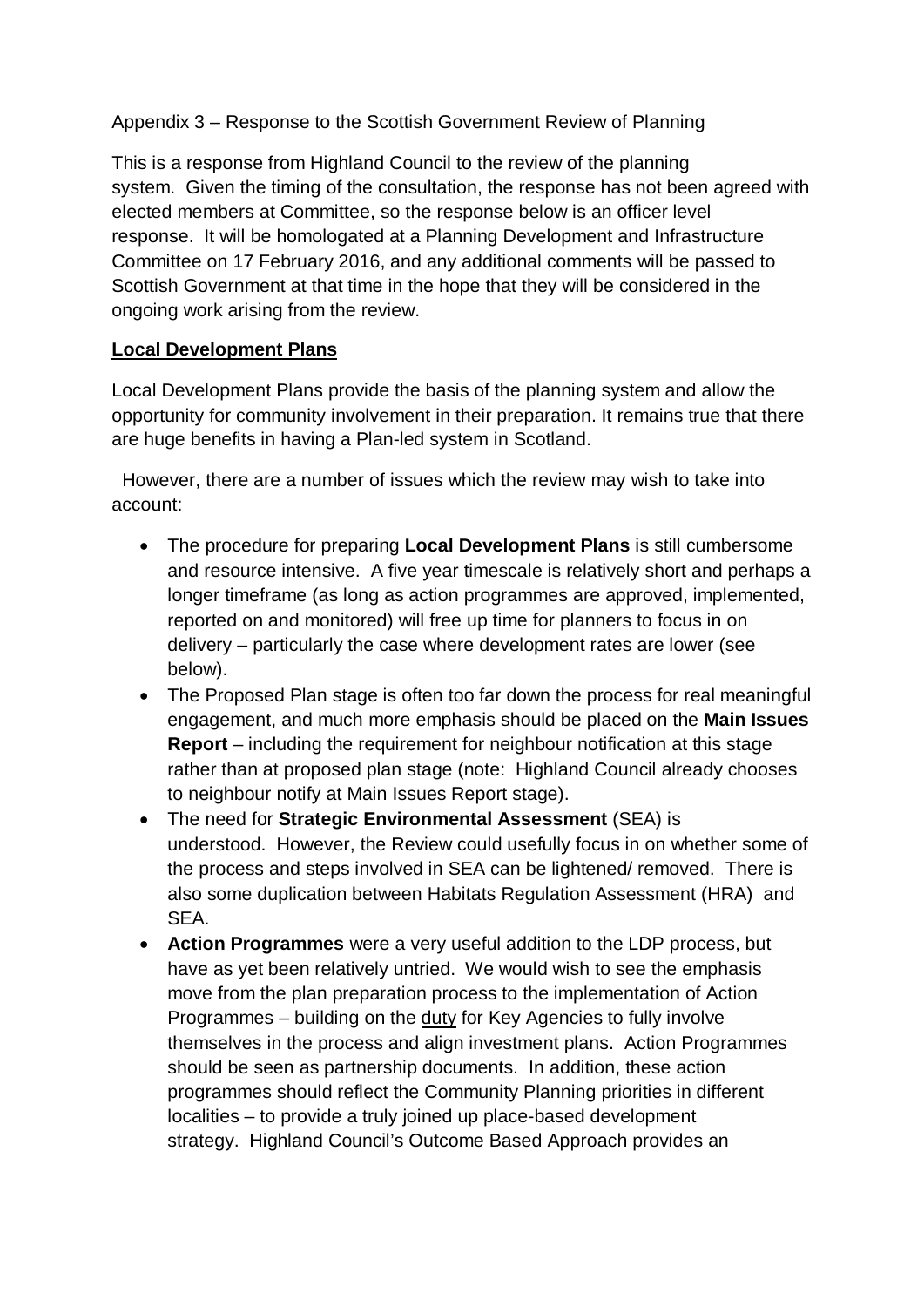illustration of how this can be achieved. The Development Plan must be more closely integrated with the priorities of partner organisations and the SOA.

- The **LDP Examination** process is another area we would like to have some scrutiny through the review. There are very significant resource and time implications for the Examination process for local authorities and we would ask that consideration is given to whether greater local input in decision making can be achieved as part of any new changes to the planning system.
- Large parts of Highland do not see significant scales of development between plan periods – **updates to LDPs are required at different times**. The planning system needs to reflect the difference between more rural areas and urban centres like Inverness and Fort William, which may need more urgent updates to the planning frameworks. Although the current process allows for light touch reviews, in reality the LDP effectively requires a full review (i.e. through a Main Issues Report and Proposed Plan stage for the plan area as a whole).
- Our key objective in respect of Development Planning is to reduce the "process" burden placed on our planning teams, and move towards a much more meaningful place-based focus on **implementation**. We want to work with communities to prepare community masterplans which can be adopted as Supplementary Guidance as plan periods progress. In our view, not enough time is being spent on these initiatives at present given the focus on five year reviews.

## **Housing Delivery and Planning for Infrastructure**

- Housing Delivery and Planning for Infrastructure are very closely related. In respect of housing delivery **there is a need to ensure that sites remain capable of being delivered** and, if not delivered within specified timescales, replacements can be brought forward. This requires a more flexible Development Plan position, which does allow for changes to be taken forward in particular areas if it is clear that housing delivery is being stifled for whatever reason. With that there is a requirement for the private sector to be more open about reasons for sites not coming forward.
- Whilst the **Housing Needs and Demand Assessment** (HNDA) is a useful tool in setting up broad targets for housing delivery, there is a need to ensure that there is enough local scope to provide choice – particularly where land is being held by a small number of larger landowners or developers. The HNDA process is drawn out and could be simplified.
- Infrastructure provision remains key innovative approaches such as local **Infrastructure Loan Funds** may be a very useful way of delivering local priority sites, and close working arrangements between local authorities, landowners, developers and communities is integral to this. There are some good examples of partnership working already happening. Absolutely critical to this is the **pro-active involvement of key agencies** such as Scottish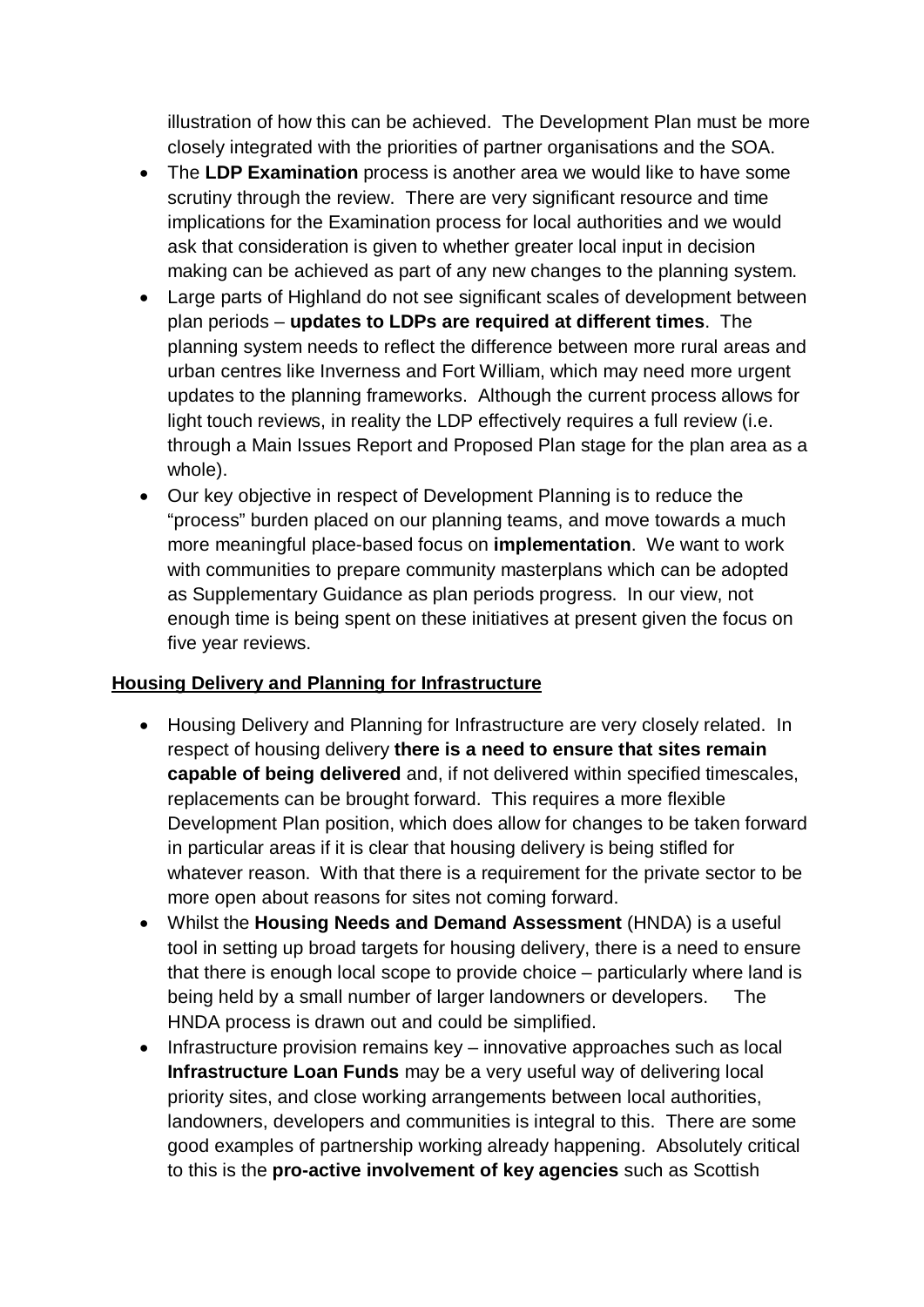Water, SEPA and Transport Scotland, as well as the utility companies. The continued and enhanced role of Action programmes is a very obvious way of ensuring this happens. In addition, measures need to be put in place to allow more control over ransom strips – which can lead to many years delay in the delivery of much needed infrastructure.

#### **Development Management**

Many of the changes made to the Development Management process have been positive and welcome. Performance has improved over the last few years in Highland and across Scotland. There is of course still scope for improvement:

- The major development process has been improved with the need to undertake community consultation as part of the **pre-application** process. This should be retained and could be strengthened by ensuring that the developer has a requirement to undertake two stages of consultation before submission of a planning application – one at the time of submission of Proposal of Application notice and one just before the submission of the planning application – highlighting any changes that have been made to the proposal following the initial consultation. Thought should also be given to reducing the 12 week period for Proposal of Application Notices.
- Streamlining consents is an obvious improvement that could be brought forward – **the need for separate planning, conservation area and listed building consents is wasteful** and one single application should be considered. Equally the ability for linked consents – planning permission, building warrants and road construction consents - should be brought through new arrangements – particularly for development proposals that are supported by the Local Development Plans.
- Highland Council has strengthened the **enforcement** side of the planning service, and the benefits of a more pro-active approach have been significant in terms of reducing complaints and being able to take direct action. The review should however consider whether stronger powers are required to encourage more compliance with Enforcement Notices – whether in respect of Fixed Penalties or utilising Charging Orders.
- A significant piece of work has been undertaken by this Council on **Legacy cases** (cases more than a year old). Whilst many have been reactivated and determined or withdrawn by the applicant following discussion, consideration should be given to a unilateral power to withdraw applications.
- The submission of **Environmental Impact Assessments** focussed purely on significant effects would be a major improvement to the efficiency and speed of decisions made. A move to a certification system for particular types of assessments would also be worth considering.
- As we have one application form for Scotland it is considered there is significant merit in the introduction of a **minimum national standard for**